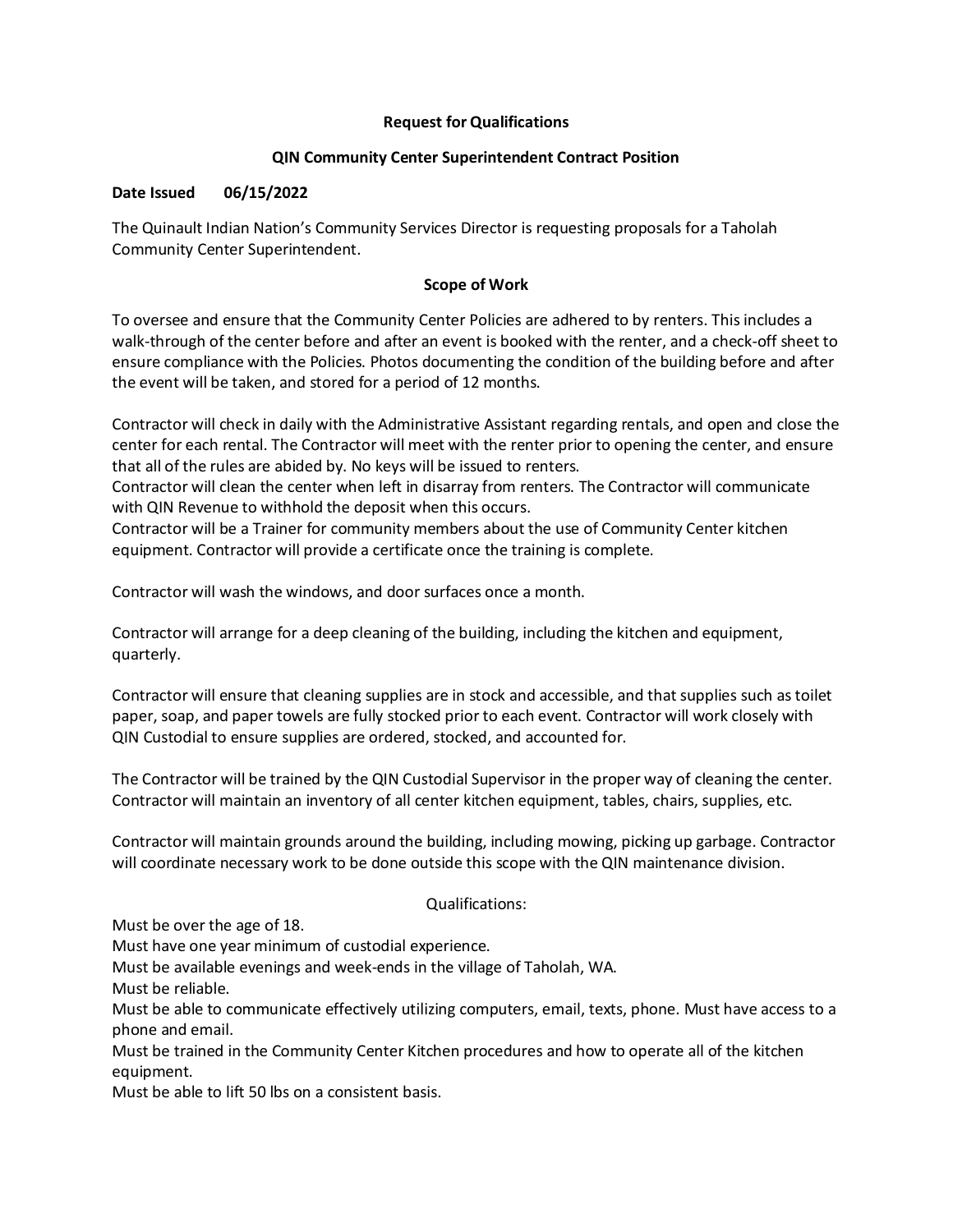Ability to maintain an updated Inventory of equipment stored and utilized at the Community Center Must have ability to communicate effectively with the QIN Community and staff.

Contractor will be paid a flat monthly fee of \$2000.00, and must submit a detailed monthly invoice, with dates the Community Center was opened, and dates Contractor was required to clean. The contractor will not utilize the Community Center for personal use, and must abide by and enforce the Community Center Policies adopted on November 12, 2019 by the Quinault Indian Nation. No mileage, or vehicle will be provided to contractor.

#### **Instructions**

All proposals must include a Resume, and one letter of reference in regard to cleaning ability/reliability. All proposals must be submitted by 4:00 on June 28, 2022. Proposals can be hand delivered, mailed or emailed to:

Julie Burnett, Community Services Director P.O. Box 189, Taholah, WA 98587 Email: julie.burnett@quinault.org

### **Evaluation Criteria**

A qualifications-based selection process will be used to select finalist from the pool of submitted proposals. The following information will be used to evaluate and rank responses:

- Compliance with RFQ requirements.
- Ability to meet minimum qualifications.
- Indian Preference Policy.
- Those who are not currently employed full-time.

### **Selection Process**

A committee identified by the Community Services Director will evaluate all responsive RFQ submitters and rank them based on experience, qualifications and criteria listed above. The committee may conduct interviews during the selection process. The selected individual is expected to be notified by July 01, 2022.

#### **Requirements for the Selected Contractor**

Selected applicants will be required to pass a background check. Contractor will obtain a Quinault Indian Nation business license.

Contractor must submit a Certification Regarding Debarment within 10 days of signing contract. This Certificate must be renewed annually.

Contractor must submit a Form W-9 within 10 days of signing contract.